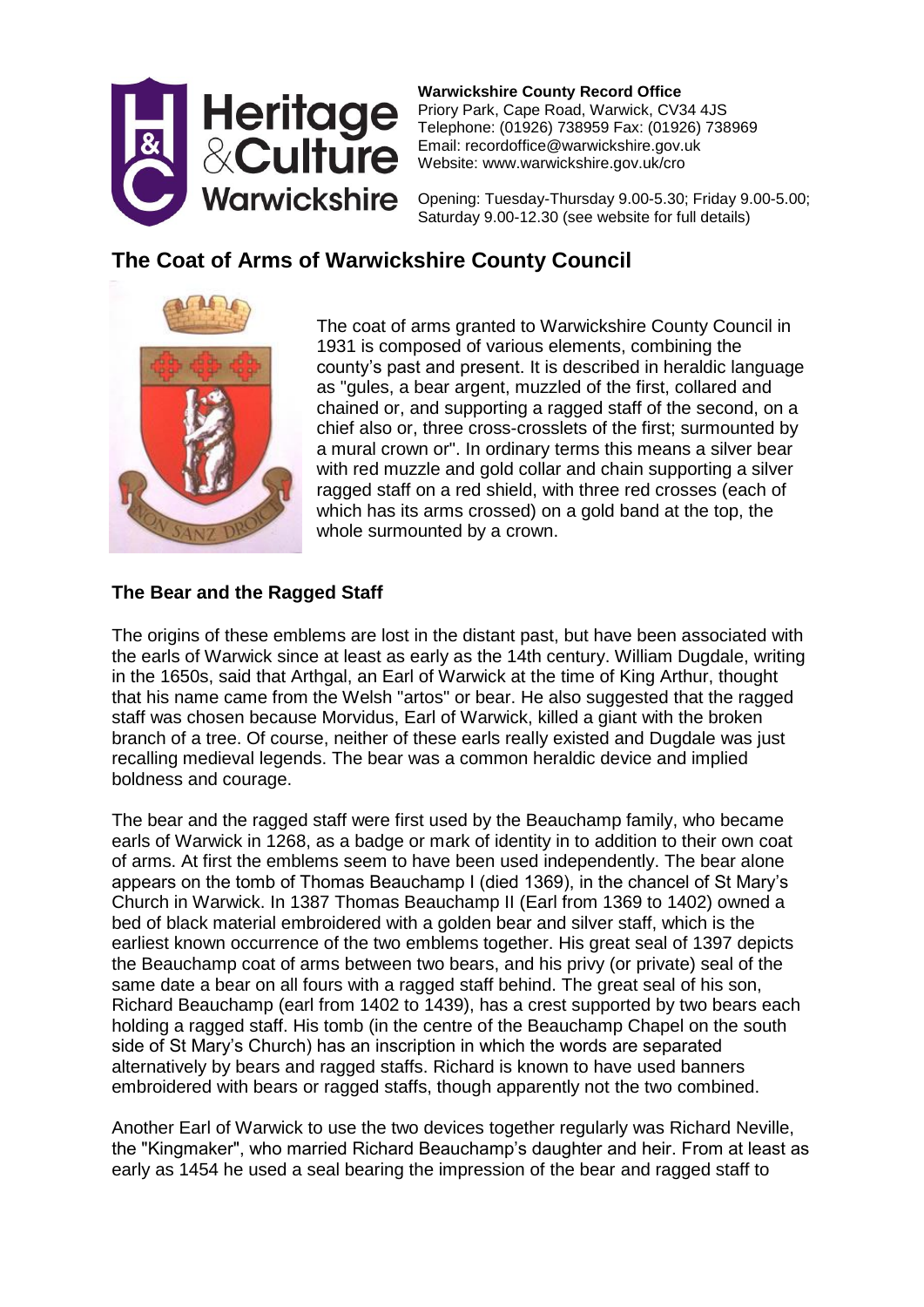authenticate deeds and letters. However, he also used them as separate badges: in 1458 his retainers are recorded as wearing red coats with silver staffs only embroidered front and rear.

Robert Dudley, Earl of Leicester, favourite of Queen Elizabeth I, and great-great-greatgreat-grandson of Richard Beauchamp, is known to have used the combined device of the bear and ragged staff frequently. It can be seen in many places on the walls of the Leicester Hospital in Warwick, which he founded in 1571, and on a chimney piece in his castle of Kenilworth. Inventories of the furnishings of the castle mention cushions, bedcovers, and bookbindings decorated with the design, and his suit of armour (now in the Royal Armoury) is heavily decorated with ragged staffs.

In 1759 Francis Greville, Earl Brooke of Warwick Castle, was created Earl of Warwick (the Greville family were distantly related to the Beauchamps, and had acquired Warwick Castle in 1604). The following year Francis obtained a grant for himself and his heirs of "the crest anciently used by the Earls of Warwick", that is "a bear erect argent, muzzled gules, supporting a ragged staff of the first".

This crest has been used by the earls of Warwick to the present day, but over the centuries has also come to be associated with the county. Thus the 1st Warwickshire Militia regiment (originally raised in 1759, but reorganised under the Earl of Warwick as Lord Lieutenant in 1803) bore the bear and ragged staff as its collar badge until attached to the Royal Warwickshire Regiment in 1881. The Warwickshire Constabulary (founded in 1857) also adopted the bear and ragged staff as their badge. Warwickshire County Council (formed in 1889) obtained the permission of the Earl of Warwick to adopt the bear and ragged staff for their common seal in 1907, and many other organisations have since followed this lead.

#### **The Cross-Crosslets**

The "three cross-crosslets gules on the chief or" in the county's arms are taken from the arms of the Beauchamps, who were earls of Warwick from 1268 to 1449. They are perhaps the most famous of all the families which have held the earldom of Warwick, and this together with the world-wide fame of the Beauchamp Chapel in St Mary's Church in Warwick makes the inclusion of their arms in the County's armorial bearings particularly appropriate.

#### **The Mural Crown**

The crown over the shield is known as a mural crown, because it looks as if it were made of stone. Mural crowns have battlements to resemble the walls of a medieval town. The symbol is commonly used in the arms of county or borough councils.

#### **The Motto - "Non Sanz Droict"**

This motto (being the Norman-French for "not without right") will be recognised by many as being the motto of William Shakespeare, without doubt the county's most famous son. It suggests the authority of the County Council.

#### **The Coat of Arms of Warwickshire County Council**

The coat of arms therefore consists of the heraldry and badges of the medieval earls of Warwick, the motto of a world-famous Warwickshire man, and the crown of modern civic authority. It truly symbolises Warwickshire's past and present.